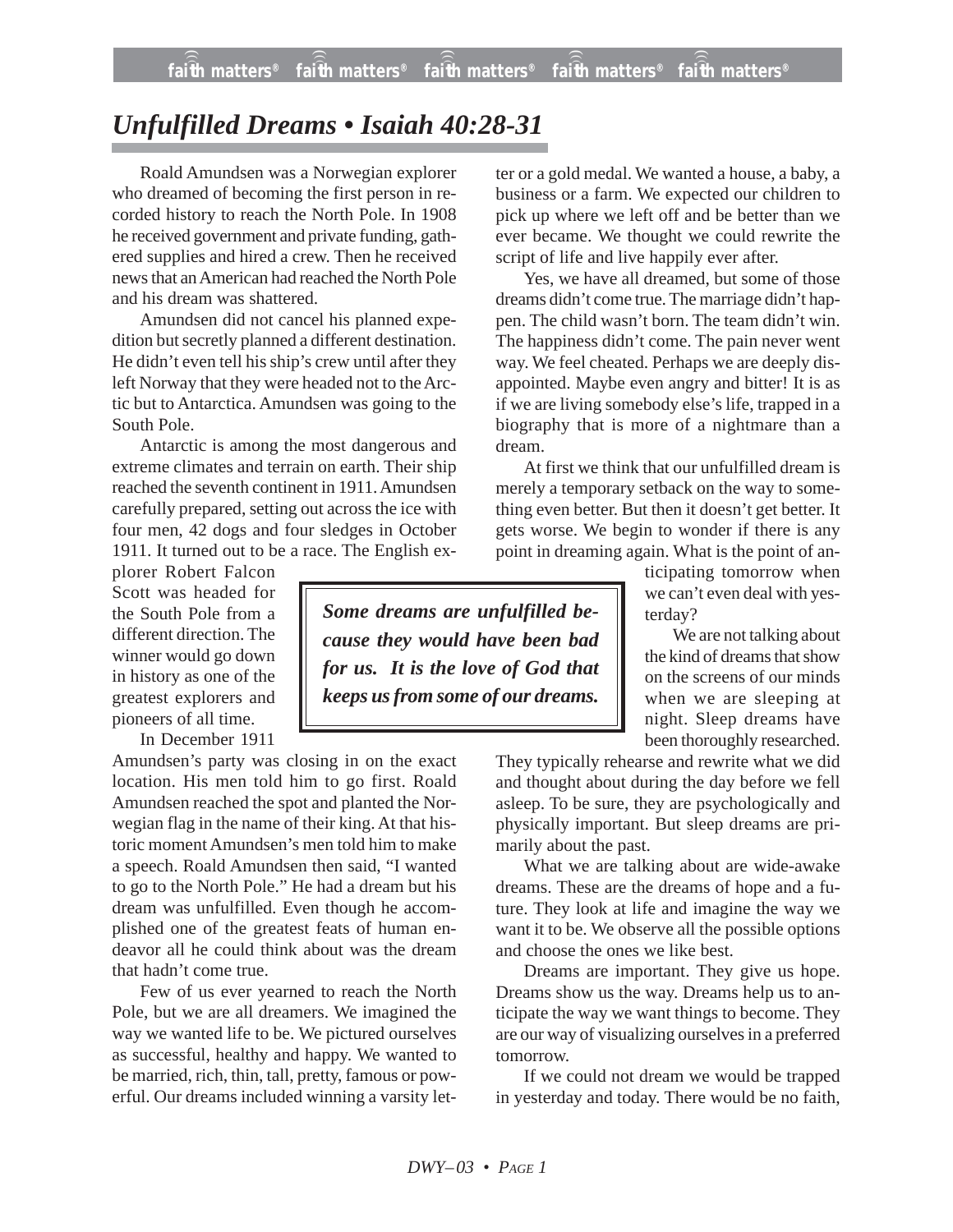for faith is always about the future.

The Bible is a catalog of dreamers. God dreamed of a Garden of Eden. Eve and Adam dreamed of eating fruit that would make them better than God. Noah dreamed of an ark. Moses dreamed of his people set free from slavery. Hannah dreamed of becoming pregnant. David dreamed of a temple in Jerusalem. Hosea dreamed of getting his wife back from prostitution. Mrs. Zebedee dreamed of her sons, James and John, sitting on either side of Jesus in heaven. Jesus dreamed that someday God's will would be done on earth as it is done in heaven.

One of the Bible's dreamers was a Hebrew woman named Naomi. She was a good and godly person who lived in Bethlehem over 3000 years ago. Her dream was to be a wife and a mother; to live a happy domestic life at home. Then came bad economy, unemployment and famine. Her husband Elimelech told her that they had to move—to Moab. Moab was a different country with different customs and language. It was not where she dreamed to be.

Naomi bore two sons and named them Mahlon and Kilion. Her dream of motherhood came true. She loved her boys and was deeply proud of them.

Then one awful day her husband died and part of her dream died with him. All her dreams focused on her sons. She dreamed that they would marry godly Jewish women and give her grandchildren that would fill the hollow place in her life.

Mahlon and Kilion came home with Moabite girls and wanted to marry them. It was against all she believed. The Old Testament forbade marriage to unbelievers. But her sons married them anyway and it broke Naomi's heart.

Thinking she had suffered the worst and that there were no more dreams left to shatter Naomi was blasted with the double barrels of her two beloved sons dying. There are no pains like losing your children. When a husband or wife dies you are called a widow or widower. When your parents die you are called an orphan. But when your child dies there is no word to describe who you are. It is the shattering of dreams too painful to have its own word.

Naomi changed her name. Naomi means "my delight" but there was no delight left in her life. She called herself Mara, which means "bitter". Unfulfilled dreams had turned her into a bitter woman.

When our dreams are unfulfilled we can't help but wonder why. Sometimes the answer is not hard to find—just difficult to hear. Some dreams are unfulfilled because they never should have been dreamed at all. We assume a right of entitlement to have whatever we want. If we want it, we assume God is obligated to give it. If we dream, we assume it will automatically happen. Since childhood we have been told, "You can do anything!" This is simply not true. I do not have what it takes to be an amateur musician or a professional athlete. When unrealistic and inappropriate dreams are unfulfilled it is not that we have been cheated or deceived, we merely dreamed the wrong dream.

Some dreams are unfulfilled because they would have been bad for us. It is the love of God that keeps us from some of our dreams. We would have ruined our lives and the lives of others if everything happened according to our plan. God protected us from ourselves.

Some dreams are fulfilled but feel unfulfilling. We dreamed that we would be happy if only we got what we wanted but then found that what we dreamed for didn't actually work. The American standard of living has significantly increased during the past 50 years but there has been no increase in the number of people who say they are happy. New possessions, realized ambitions and desired success didn't produce what we expected.

Naomi must have wondered why. Her dream didn't seem bold or unreasonable. She did not dream of fame or wealth or power. There is no record of her praying for a miracle. She wanted a husband. She wanted a happy marriage. She wanted godly sons to marry godly Jewish wives. She wanted her sons to outlive her. They didn't seem like big dreams but they were not fulfilled.

Tell me about your unfulfilled dream. Years ago what did you dream for today? Did you want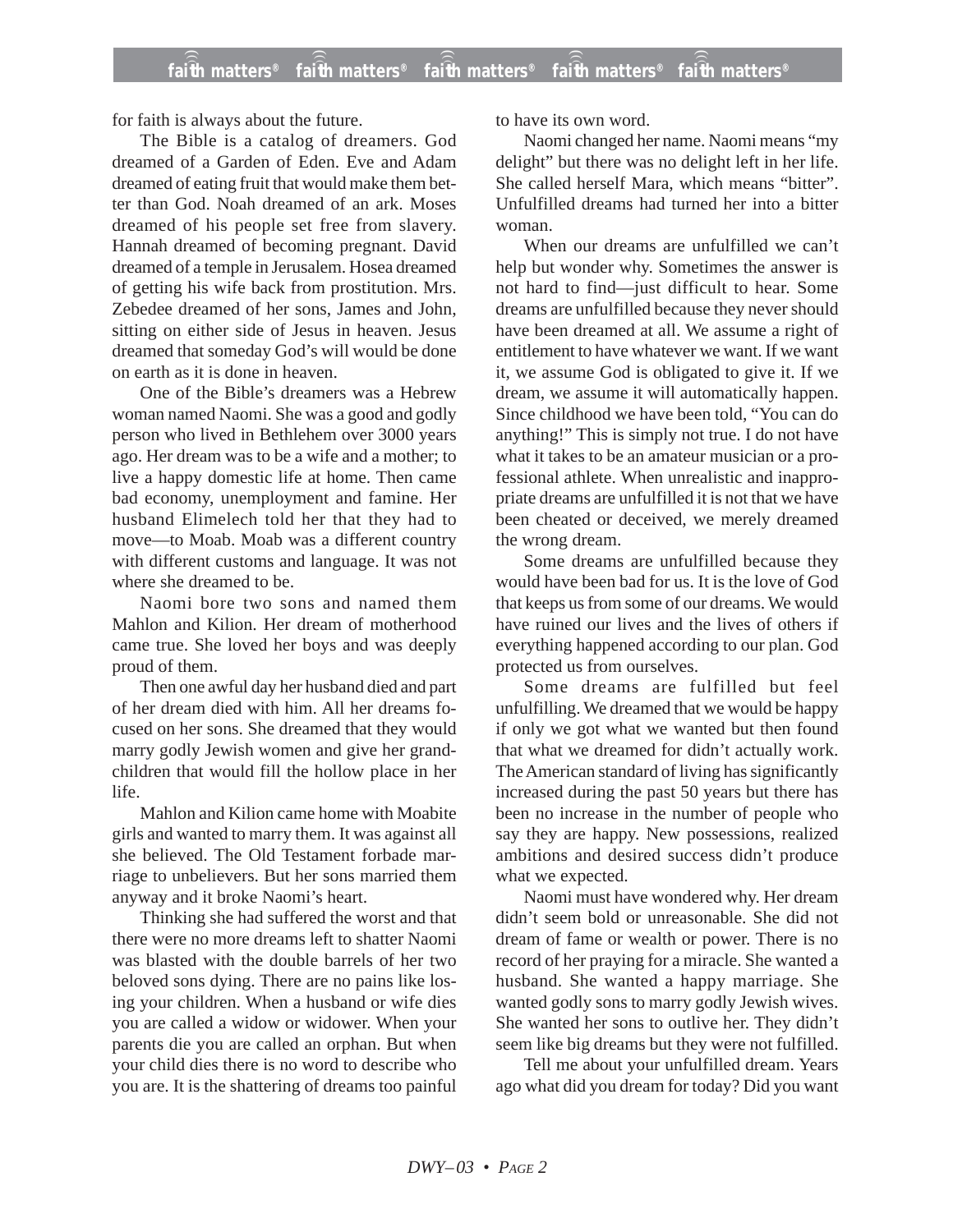## **faith matters® faith matters® faith matters® faith matters® faith matters®** ))) ))) ))) ))) )))

*God designed us to be dreamers. He gives us new dreams when old*

*dreams don't happen.*

a successful career; less weight; an engagement and a wedding; children or health or happiness or reconciliation? Was your goal some destination like the North Pole or a college degree? Was it children who loved and lived for God? Was it making the team or love and acceptance; friends; a house; a job or position—like manager; principal; broker, anchor; senator or president? What

is your unfulfilled dream?

Job was a wealthy successful man who lost his children, fortune, friends and health. His life was a nightmare. In

Job 17:11 he said, *"My days have passed, my plans are shattered, and so are the desires of my heart."*

When our dreams are gone we turn to God. Isaiah 40:28-31says:

*Do you not know? Have you not heard? The Lord is the everlasting God, the Creator of the ends of the earth. He will not grow tired or weary, and his understanding no one can fathom. He gives strength to the weary and increases the power of the weak. Even youths grow tired and weary, and young men stumble and fall; but those who hope in the Lord will renew their strength. They will soar on wings like eagles; they will run and not grow weary, they will walk and not be faint.*

In other words, God gives grace to those with broken dreams. He does not guarantee that our dreams will come true but he does promise that he will give us strength to go on.

Why would God not fulfill our dreams? If we are his children and he loves us, why does he not give us what we want? There is an answer to this question that we may not want to hear but that we need to hear. God wants us centered on him. The greatest good is the God-centered life. When all our dreams come true we do not need God. The center of our lives is us and what we want. This is not good enough. Totally fulfilled dreams lead to self-sufficiency—and self-sufficiency excludes God. The truth is that we need God more than we need our dreams fulfilled.

So, will we of shattered dreams ever dream again? There is a curious line that appears several times in the Bible. It is found in Joel 2:28 where God says, *"I will pour out my Spirit on all*

> *people. Your sons and daughters will prophesy, your old men will dream dreams, your young men will see visions."*

> While these words are primarily a prophecy

about the future they contain a principle from God: God causes even old men to dream new dreams. When age or circumstances indicate that our dreaming days are over God helps us dream again. God designed us to be dreamers. He gives us new dreams when old dreams don't happen.

I sometimes read the classic car ads in the Sunday newspaper. They can be a place for dreaming. I can imagine myself driving a classic Corvette convertible or maybe a red 1965 Ford Mustang convertible. In those classified columns are ads for "parts cars". Parts cars are lower in the pecking order than the infamous "repairable". Some cars are dreams-come-true. Some cars might become dreams-come-true if you spend a lot of money and time fixing them up. "Parts cars" are beyond repair. Parts cars were once somebody's dream but now they are good only to supply the parts to make another car into a dream-come-true.

Our unfulfilled dreams can be the parts cars in the driveway of God. He can and will use pieces of our broken dreams to turn our new dreams into classics.

That's what happened to Naomi. She did not get her husband or her sons back to life again. Her former dreams were forever gone. But, God took the leftover pieces of her old dream to give a new dream and make it come true. One of her daughters-in-law was named Ruth. She loved Naomi and believed in Naomi's God. When Naomi returned to her hometown of Bethlehem